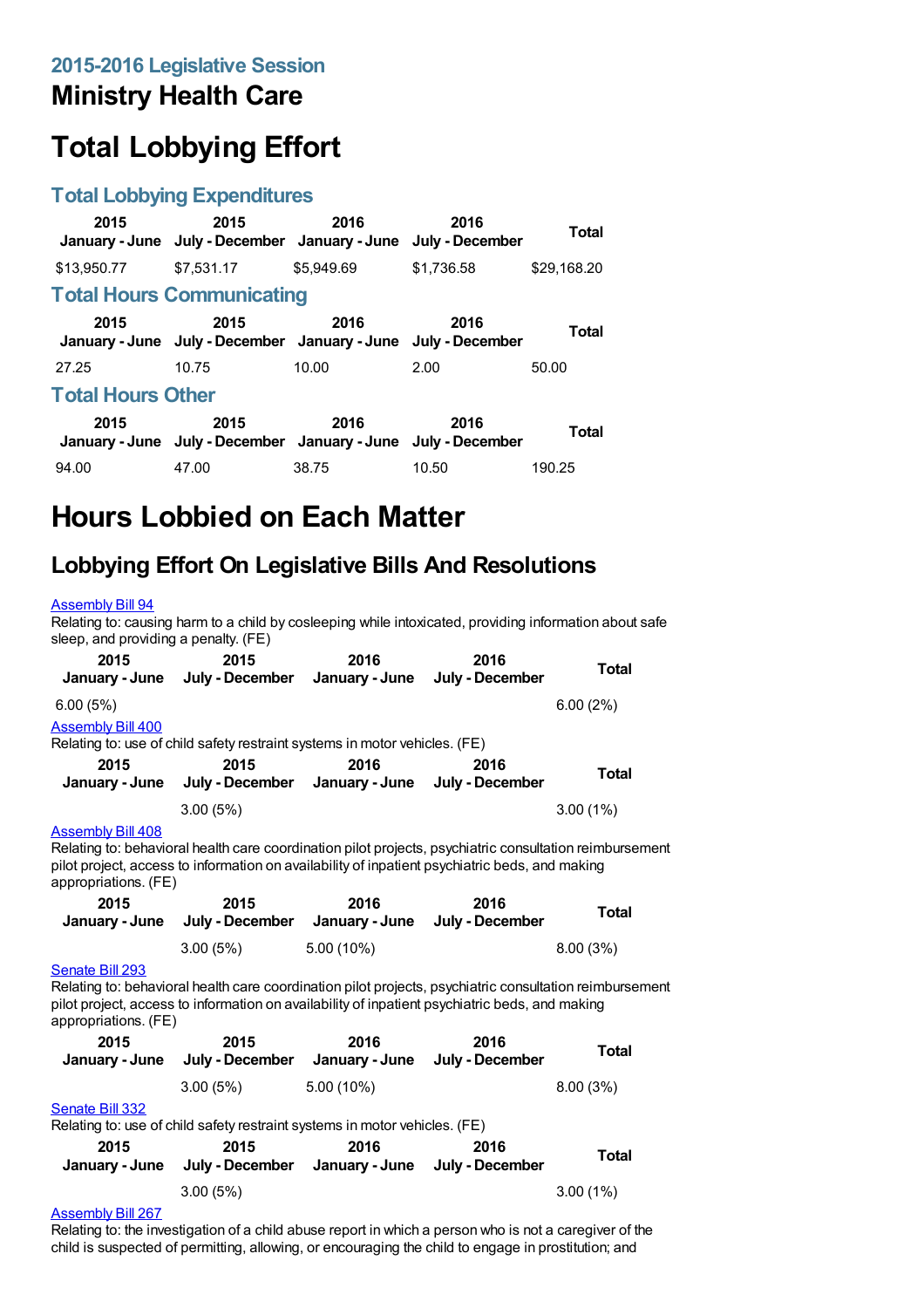| prohibiting prosecuting a person under the age of 18 with committing an act of prostitution. (FE)                                                                                                                                                                                                                                     |                         |                                                                                                                                                                                                                                                                                                                                                                                                                             |                         |                |  |
|---------------------------------------------------------------------------------------------------------------------------------------------------------------------------------------------------------------------------------------------------------------------------------------------------------------------------------------|-------------------------|-----------------------------------------------------------------------------------------------------------------------------------------------------------------------------------------------------------------------------------------------------------------------------------------------------------------------------------------------------------------------------------------------------------------------------|-------------------------|----------------|--|
| 2015<br>January - June                                                                                                                                                                                                                                                                                                                | 2015<br>July - December | 2016<br>January - June                                                                                                                                                                                                                                                                                                                                                                                                      | 2016<br>July - December | <b>Total</b>   |  |
|                                                                                                                                                                                                                                                                                                                                       | 9.00(15%)               |                                                                                                                                                                                                                                                                                                                                                                                                                             |                         | 9.00(4%)       |  |
| Senate Bill 200<br>Relating to: the investigation of a child abuse report in which a person who is not a caregiver of the<br>child is suspected of permitting, allowing, or encouraging the child to engage in prostitution; and<br>prohibiting prosecuting a person under the age of 18 with committing an act of prostitution. (FE) |                         |                                                                                                                                                                                                                                                                                                                                                                                                                             |                         |                |  |
| 2015<br>January - June                                                                                                                                                                                                                                                                                                                | 2015<br>July - December | 2016<br>January - June                                                                                                                                                                                                                                                                                                                                                                                                      | 2016<br>July - December | <b>Total</b>   |  |
|                                                                                                                                                                                                                                                                                                                                       | 9.00(15%)               |                                                                                                                                                                                                                                                                                                                                                                                                                             |                         | 9.00(4%)       |  |
| <b>Assembly Bill 253</b>                                                                                                                                                                                                                                                                                                              |                         | Relating to: ratification of the Interstate Medical Licensure Compact and making appropriations. (FE)                                                                                                                                                                                                                                                                                                                       |                         |                |  |
| 2015                                                                                                                                                                                                                                                                                                                                  | 2015                    | 2016                                                                                                                                                                                                                                                                                                                                                                                                                        | 2016                    | <b>Total</b>   |  |
| January - June                                                                                                                                                                                                                                                                                                                        | July - December         | January - June                                                                                                                                                                                                                                                                                                                                                                                                              | July - December         |                |  |
| Senate Bill 196                                                                                                                                                                                                                                                                                                                       | 12.00 (20%)             |                                                                                                                                                                                                                                                                                                                                                                                                                             |                         | 12.00 (5%)     |  |
|                                                                                                                                                                                                                                                                                                                                       |                         | Relating to: ratification of the Interstate Medical Licensure Compact and making appropriations. (FE)                                                                                                                                                                                                                                                                                                                       |                         |                |  |
| 2015<br>January - June                                                                                                                                                                                                                                                                                                                | 2015<br>July - December | 2016<br>January - June                                                                                                                                                                                                                                                                                                                                                                                                      | 2016<br>July - December | <b>Total</b>   |  |
|                                                                                                                                                                                                                                                                                                                                       | 12.00 (20%)             |                                                                                                                                                                                                                                                                                                                                                                                                                             |                         | 12.00 (5%)     |  |
| <b>Assembly Bill 713</b>                                                                                                                                                                                                                                                                                                              |                         |                                                                                                                                                                                                                                                                                                                                                                                                                             |                         |                |  |
| program. (FE)                                                                                                                                                                                                                                                                                                                         |                         | Relating to: access to and prior authorization for mental health services under the Medical Assistance                                                                                                                                                                                                                                                                                                                      |                         |                |  |
| 2015                                                                                                                                                                                                                                                                                                                                  | 2015                    | 2016                                                                                                                                                                                                                                                                                                                                                                                                                        | 2016                    | <b>Total</b>   |  |
|                                                                                                                                                                                                                                                                                                                                       |                         |                                                                                                                                                                                                                                                                                                                                                                                                                             |                         |                |  |
| January - June                                                                                                                                                                                                                                                                                                                        | July - December         | January - June<br>2.00(5%)                                                                                                                                                                                                                                                                                                                                                                                                  | July - December         | $2.00 \le 1\%$ |  |
| <b>Assembly Bill 797</b><br>appropriation. (FE)                                                                                                                                                                                                                                                                                       |                         | Relating to: funding for the rural physician residency assistance program and making an                                                                                                                                                                                                                                                                                                                                     |                         |                |  |
| 2015                                                                                                                                                                                                                                                                                                                                  | 2015                    | 2016                                                                                                                                                                                                                                                                                                                                                                                                                        | 2016                    |                |  |
| January - June                                                                                                                                                                                                                                                                                                                        |                         | July - December January - June                                                                                                                                                                                                                                                                                                                                                                                              | July - December         | <b>Total</b>   |  |
|                                                                                                                                                                                                                                                                                                                                       |                         | 2.00(5%)                                                                                                                                                                                                                                                                                                                                                                                                                    |                         | $2.00 (< 1\%)$ |  |
| <b>Assembly Bill 737</b>                                                                                                                                                                                                                                                                                                              |                         | Relating to: the crime of child sex trafficking, the inclusion of child sex trafficking in the definition of<br>child abuse, the investigation of a child abuse report in which a person who is not a caregiver of the<br>child is suspected of permitting, allowing, or encouraging the child to engage in prostitution or of child<br>sex trafficking for purposes of a commercial sex act, and providing a penalty. (FE) |                         |                |  |
| 2015                                                                                                                                                                                                                                                                                                                                  | 2015                    | 2016                                                                                                                                                                                                                                                                                                                                                                                                                        | 2016                    | <b>Total</b>   |  |
| January - June                                                                                                                                                                                                                                                                                                                        | July - December         | January - June<br>5.00 (10%)                                                                                                                                                                                                                                                                                                                                                                                                | July - December         |                |  |
| <b>Assembly Bill 745</b><br>authority.                                                                                                                                                                                                                                                                                                |                         | Relating to: notification of a local law enforcement agency and the National Center for Missing and<br>Exploited Children when a child over whom the Department of Children and Families, the Department<br>of Corrections, a county department of human services or social services, or a licensed child welfare<br>agency has placement, care, or supervision responsibility is missing and granting rule-making          |                         | 5.00 (2%)      |  |
| 2015<br>January - June                                                                                                                                                                                                                                                                                                                | 2015<br>July - December | 2016<br>January - June                                                                                                                                                                                                                                                                                                                                                                                                      | 2016<br>July - December | <b>Total</b>   |  |

## **Lobbying Effort On Budget Bill Subjects**

|                        | <b>Children and Families: Children and Families</b> |                        |                         |              |
|------------------------|-----------------------------------------------------|------------------------|-------------------------|--------------|
| 2015<br>January - June | 2015<br>July - December January - June              | 2016                   | 2016<br>July - December | <b>Total</b> |
| 6.00(5%)               |                                                     |                        |                         | 6.00(2%)     |
|                        | Health Services: Medical Assistance - General       |                        |                         |              |
| 2015<br>January - June | 2015<br>July - December                             | 2016<br>January - June | 2016<br>July - December | <b>Total</b> |